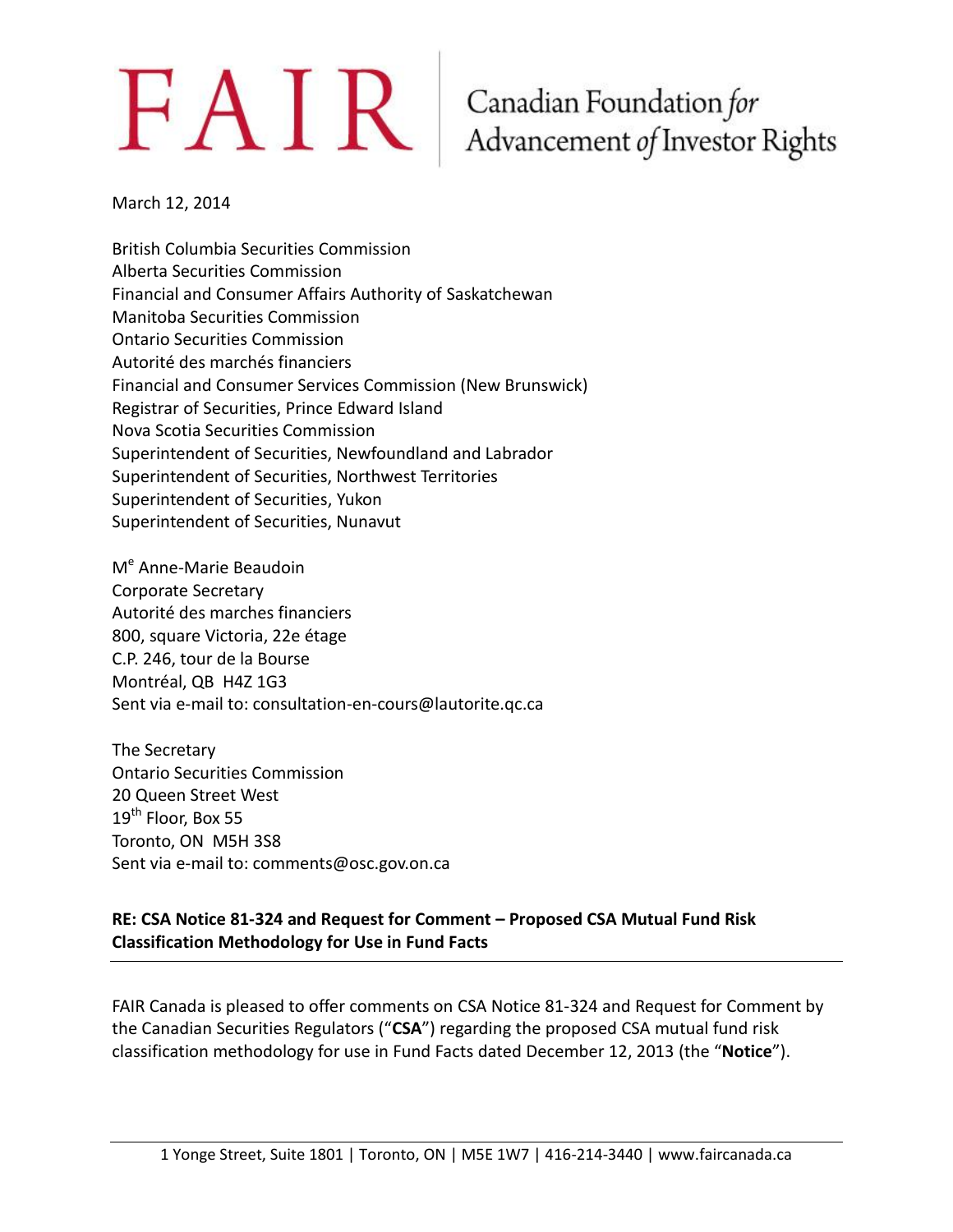# **FAIR** Canadian Foundation for

FAIR Canada is a national, non-profit organization dedicated to putting investors first. As a voice of Canadian investors, FAIR Canada is committed to advocating for stronger investor protections in securities regulation. Visit [www.faircanada.ca](http://www.faircanada.ca/) for more information.

#### **1. FAIR Canada Comments and Recommendations - Executive Summary**

FAIR Canada Supports the CSA in Mandating a Standardized Methodology for the Risk Rating

- 1.1. FAIR Canada supports the introduction of a standardized risk classification methodology (the "**Proposed Methodology**") that would allow investors to compare the risks of different funds and would provide transparency as to how the risk classification is determined.
- 1.2. FAIR Canada recommends that the Proposed Methodology be mandated, rather than adopted as guidance. Otherwise, it may not facilitate comparability between funds.

#### Volatility Risk Does Not Equate with An Investor's KYC Risk Tolerance

- 1.3. The volatility risk classification of a given mutual fund (for example "medium risk volatility") does not necessarily mean that it is suitable for a given investor who has a "medium" risk tolerance. Investment fund risk should not equate with a consumer's "know-your-client" ("**KYC**") risk tolerance. This over-simplifies the KYC process and is an issue that needs to be addressed. This does not accord with modern portfolio theory where the overall mix of products in a client's portfolio should reflect the KYC of a particular investor.
- 1.4. Given that volatility risk does not necessarily reflect the overall risk of a given security, FAIR Canada recommends that the description of fund risk in the Fund Facts document not be limited to volatility risk. FAIR Canada supports the suggestion made by Kenmar Associates that instead of presenting volatility as the overall risk rating for the fund it be presented as the measure of the variability of returns.

#### FAIR Canada Recommends that the CSA Follow the Principles and Best Practices of IOSCO's Point of Sale Disclosure

1.5. Fund Facts for any type of investment fund should follow the principles and best practices of the International Organization of Securities Commissions ("**IOSCO**"), including IOSCO's Principle 1.<sup>1</sup> If a synthetic indicator such as volatility risk is used it should be supplemented by (a) a narrative explanation of the indicator and its main limitations, and (b) a narrative explanation of risks which are materially relevant to the mutual fund and

<sup>1</sup> IOSCO Principles on Point of Sale Disclosure, Final Report, February 2011, at page 28.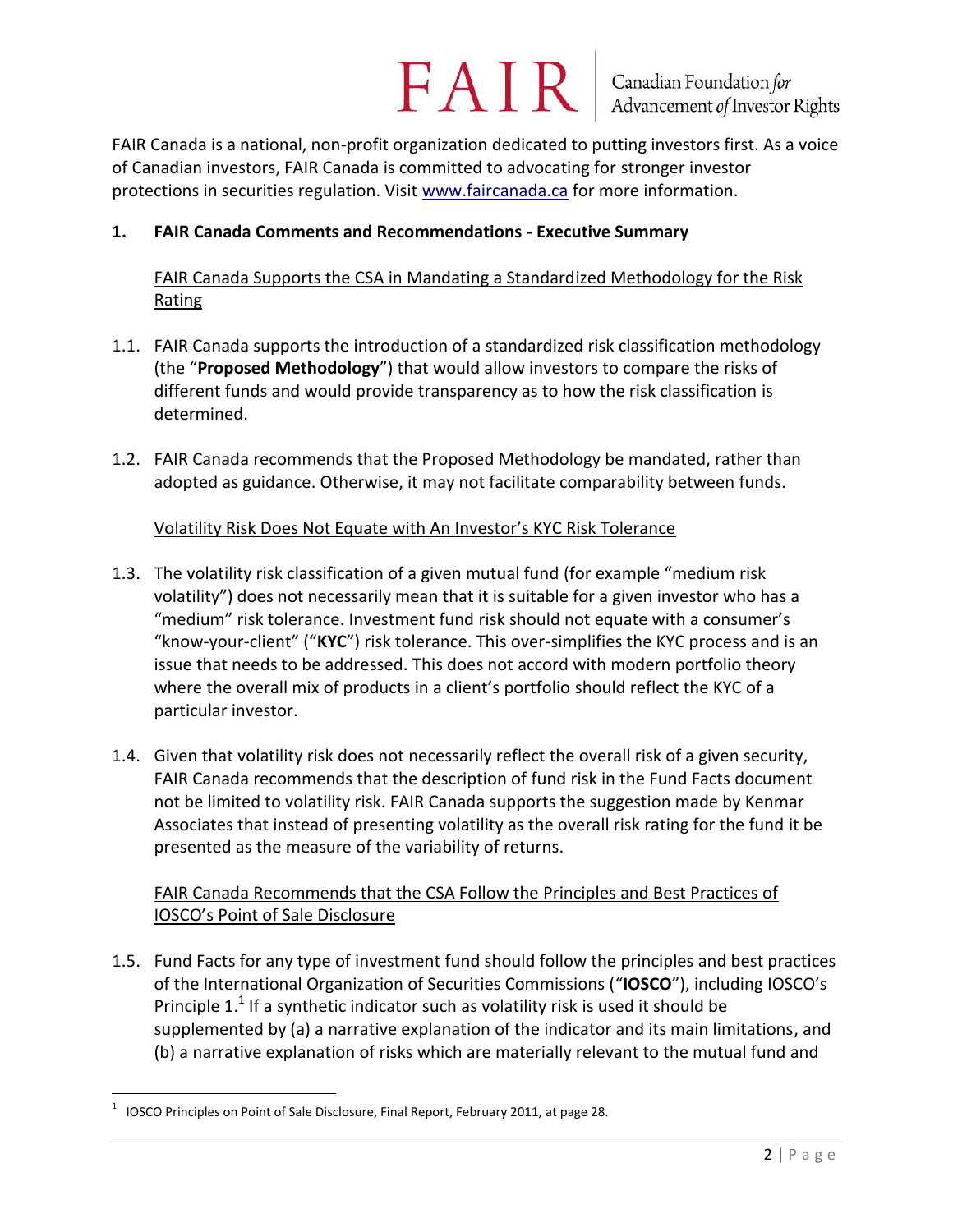which are not adequately captured by the synthetic indicator. At present Fund Facts provides a narrative explanation of the indicator but does not mention its main limitations nor does it provide any narrative explanation of risks which are relevant to the mutual fund and which are not adequately captured by the synthetic indicator.

#### Material Risks Not Captured by Volatility Should be Presented to Investors

- 1.6. FAIR Canada recommends that the CSA prescribe the inclusion of other material risks that are not captured by volatility in order to alert investors to the other risks associated with the investment fund in order to ensure that investors are aware of such risks. To advise retail investors to reference the risk section of the simplified prospectus, especially when this is no longer delivered to them, is not an adequate solution. As the CSA has stated, " $[w]$ e know that many investors do not use the information in the simplified prospectus because they have trouble finding and understanding the information they need."<sup>2</sup>
- 1.7. We note that the CSA's focus group investor testing found that investors generally did not understand the three to four main risks of the mutual fund that were listed and did not always understand the explanation of the risk scale and the relationship between risks and losses.<sup>3</sup> The testing found that half of all retail investors were not very or not at all clear about what other specific risks were and 83% of the investors wanted a brief explanation of other specific risks. In response, the CSA removed the list of specific risks from Fund Facts and made other changes to the risk section. FAIR Canada does not believe that removing the list of the three to four other material risks is the appropriate solution to the problem and believes that the IOSCO Principle 1 should be followed.
- 1.8. There is no one single descriptor of risk that exists and to only provide one such descriptor in the risk section of Fund Facts ignores this reality and will lead to the real possibility that investors will not understand the limitations of the risk measure or the ability to assess its relevance and significance given their particular circumstances and investment objectives, which may result in poor outcomes for investors.

#### Retail Investors' Understanding of Risk: Make the Risk Section Meaningful

1.9. Retail investors understand risk as the chance of losing money and want to know how much money they stand to lose.<sup>4</sup> This could include how often they could experience losses, how much they might lose and how long it will take to make up the loss (time to recover).

<sup>2</sup> CSA Implementation of Stage 2 of Point of Sale Disclosure for Mutual Funds – Delivery of Fund Facts, (2013) 36 OSCB 6001 at page 6003.

<sup>3</sup> *Ibid*. at page 6002.

<sup>4</sup> The criteria that drives mutual fund decisions is How much the fund earned in the past, followed by Performance compared to similar investments and then Chances of losing money and the strongest criterion for deciding not to buy is Chances of losing money. See Investor Education Fund, Investor behavior and beliefs: Advisor relationships and investor decision-making study, written by The Brondesbury Group, Toronto, ON, 2012 at page 23.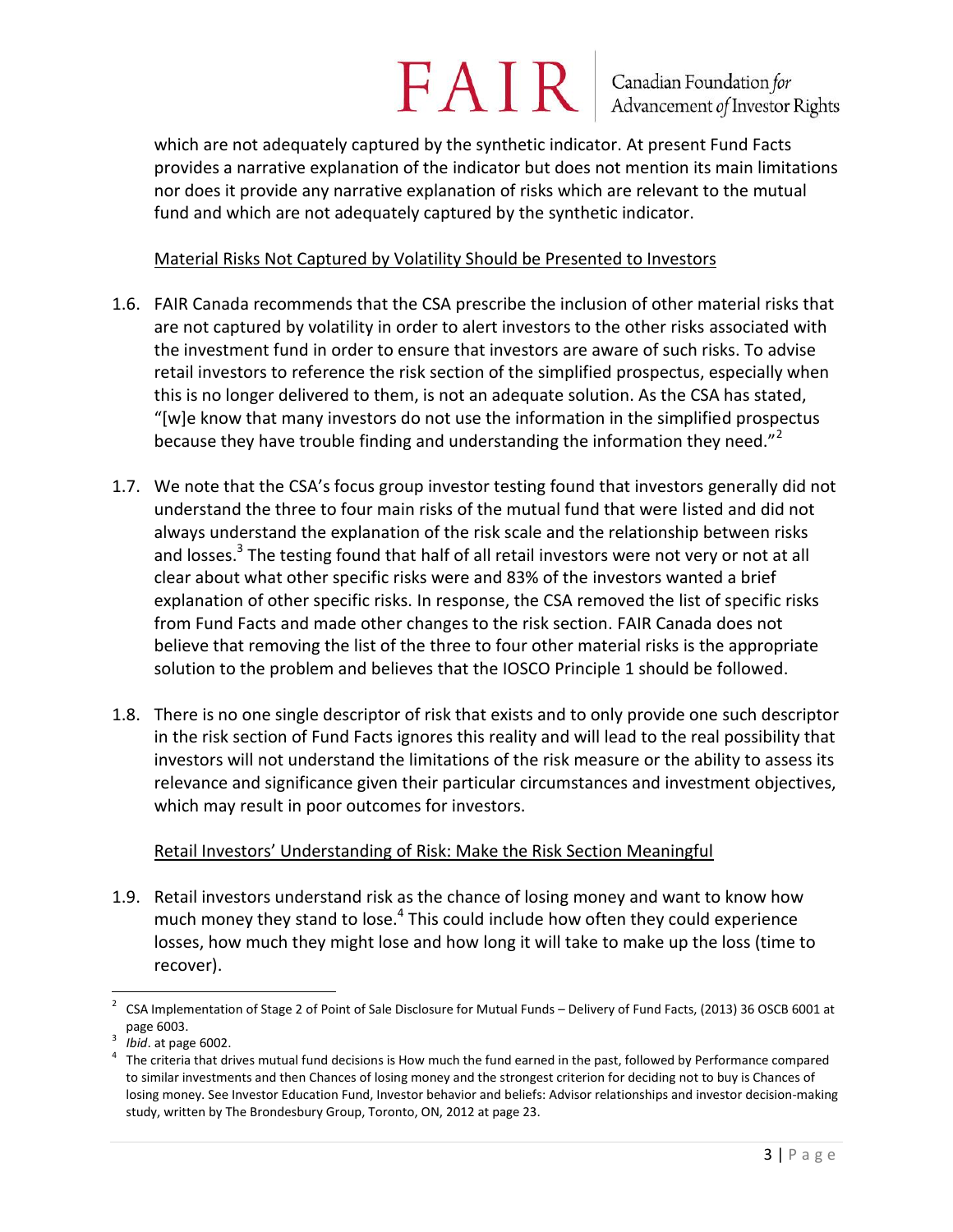- 1.10. FAIR Canada recommends that in addition to providing a standardized, mandated risk classification methodology (including an explanation of the indicator, its limitations and the other material risks) the risk of loss needs to be provided in a way that is meaningful to investors.
- 1.11. The performance section of Fund Facts indicates to investors what the worst calendar year return was as a percentage, how often a loss occurred in the last 10 years, and what the worst 3-month return was as a percentage and in dollar terms. This is important information for retail investors. However, the investor testing found that retail investors see the bar graph as explaining performance only and not risk. The document states: "Investors need to be better directed to benefit fully from the information on Page 2 as a presentation of performance and risk." This may be achieved by, at a minimum, changing the heading of the section to indicate that the section is also about risk of loss or, better yet, including in the risk section summary information on the worst loss in the last 10 years (in dollars), the worst 3 month return (in dollars) and the number of years that the investment fund experienced an annual loss so that the information is brought to the attention of retail investors.

#### Losses Count More than Gains

1.12. Standard deviation does not differentiate between movements above or below an average. Risk-adverse investors (that is, most Canadian retail investors, and particularly seniors and retirees) feel the effects of negative movements more acutely than positive movements, but measures of standard deviation do not account for this. The time needed to recover from a loss, especially a large loss, is not captured by standard deviation and needs to be conveyed to investors. Otherwise, there is a serious risk that they may construe a one year gain of 30 percent as making up for a previous year's loss of 30 percent.

#### Volatility Risk Does not Capture the Impact of Fees which Increases Risk of Loss

1.13. FAIR Canada supports the submission of both Dan Hallett and Kenmar Associates that risk should be calculated and reported separately for different series of a fund's units (for example, D and F class series) given that the greater the fees, the greater the risk (of loss) while standard deviation does not change.<sup>5</sup>

 $\overline{a}$ 5 See comments of Ken Kivenko (December 20, 2013), available online at <http://www.osc.gov.on.ca/documents/en/Securities-Category8-Comments/com\_20131220\_81-324\_kenmar-associates.pdf> at page 7 and comments of Dan Hallett (February 21, 2014), available online at <http://www.osc.gov.on.ca/documents/en/Securities-Category8-Comments/com\_20140220\_81-324\_hallettd.pdf> at page 6.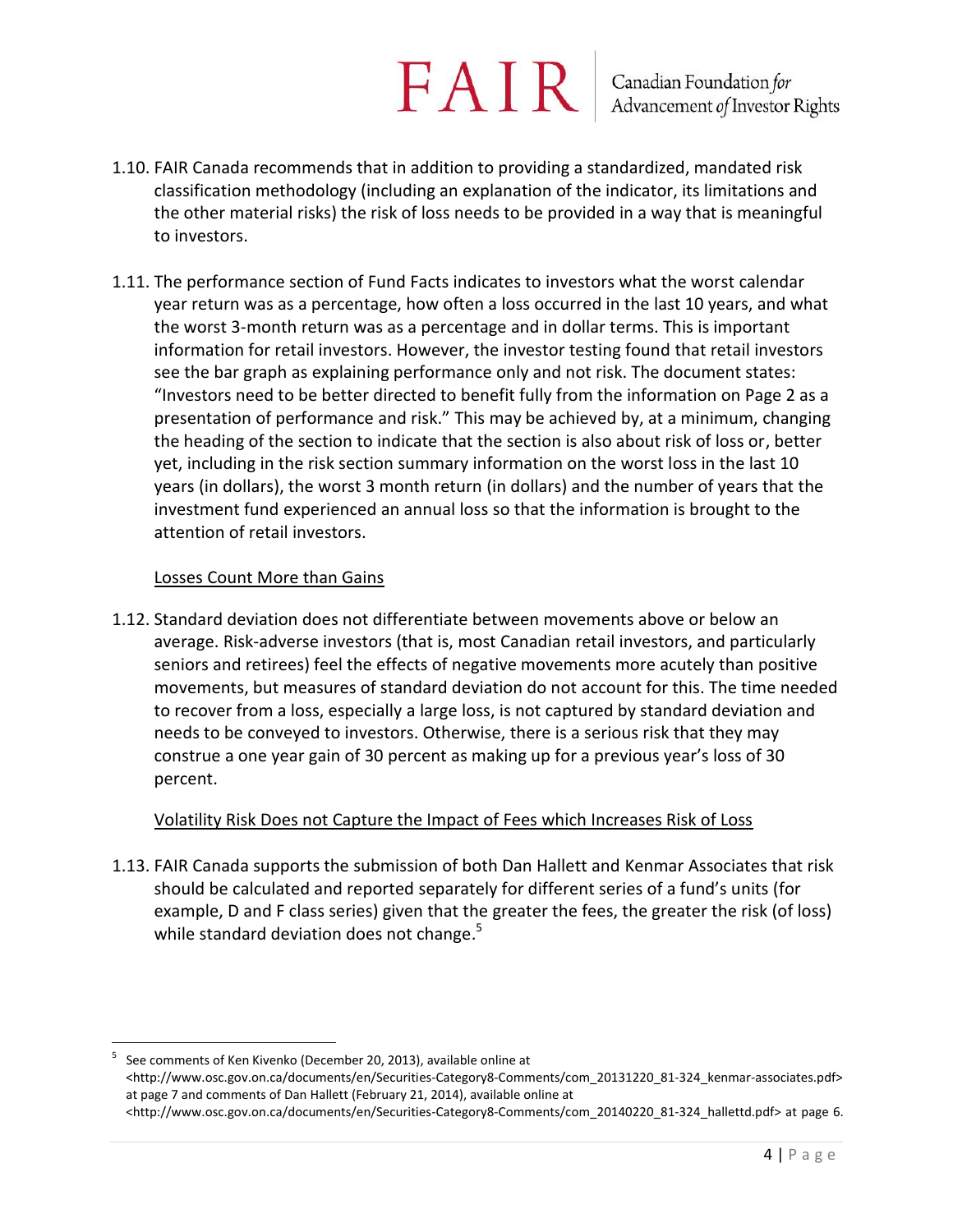- 1.14. Given investors' low understanding of the impact of fees on risk and returns, FAIR Canada recommends that the CSA consider how to include information regarding the impact of fees on risk, which is not captured by standard deviation.
- 1.15. FAIR Canada recommends that the CSA consider how any risk scale used in Fund Facts will allow retail investors to compare other types of investment funds, such as alternative funds, closed ended funds, exchange traded funds or structured products or other types of investment products such as GICs, equity securities, etc.
- 1.16. FAIR Canada comments on the specific questions posed in the consultation document at section 6 below.
- **2. FAIR Canada Supports the CSA in Mandating a Standardized Methodology for the Risk Rating**
- 2.1. FAIR Canada commends the CSA for its efforts to correct the known deficiencies in the current risk rating disclosure regime. FAIR Canada and other investor advocates previously raised concerns about the lack of disclosure and transparency with respect to the risk rating methodology used by mutual fund companies, and the resulting problem of inconsistent evaluations of risk amongst funds which limit the use of Fund Facts for comparative purposes. These issues were raised in letters to securities regulators dated June 27, 2011 $^6$ , November 10, 2011<sup>7</sup> and September 6, 2012 $^8$ . We acknowledge that the CSA has undertaken significant analytical work and research in order to issue the Notice.
- 2.2. FAIR Canada supports the introduction of a prescribed, standardized methodology developed through a public consultation process rather than allowing the methodology for risk disclosure to be determined by fund managers, which in practice has resulted in the majority of fund managers using the non-public methodology developed and recommended by the Investment Funds Institute of Canada ("**IFIC**") (the "**IFIC Methodology**"), the investment fund industry's lobbyist.
- 2.3. The IFIC Methodology was developed without public consultation, investor input, or regulatory oversight. The IFIC Methodology measures the standard deviation over threeand five-year periods (a time period we consider to be too short), fails to capture a full market cycle, and is inconsistent with investors' desire to invest for the long-term. It also

 $\overline{a}$ 6 FAIR Canada letter to Maureen Jensen, Executive Director and CAO, OSC dated June 27, 2011, available online at http://faircanada.ca/wp-content/uploads/2011/01/FAIR-Canada-letter-re-Investment-Risk-Classification-Methodology.pdf.

 $^7$  FAIR Canada letter to the CSA dated November 10, 2011 re Implementation of Stage 2 of Point of Sale, available online at [http://faircanada.ca/wp-content/uploads/2011/01/111110-FAIR-Canada-submission-re-Implementation-of-Stage-2-of-POS-](http://faircanada.ca/wp-content/uploads/2011/01/111110-FAIR-Canada-submission-re-Implementation-of-Stage-2-of-POS-Discl-for-MFs.pdf)[Discl-for-MFs.pdf.](http://faircanada.ca/wp-content/uploads/2011/01/111110-FAIR-Canada-submission-re-Implementation-of-Stage-2-of-POS-Discl-for-MFs.pdf)

<sup>8</sup> FAIR Canada letter to the CSA dated September 6, 2012 re Implementation of Stage 2 of Point of Sale, available online at http://faircanada.ca/wp-content/uploads/2012/09/120906-FAIR-Canada-comments-re-Implementation-of-Stage-2-of-POS.pdf.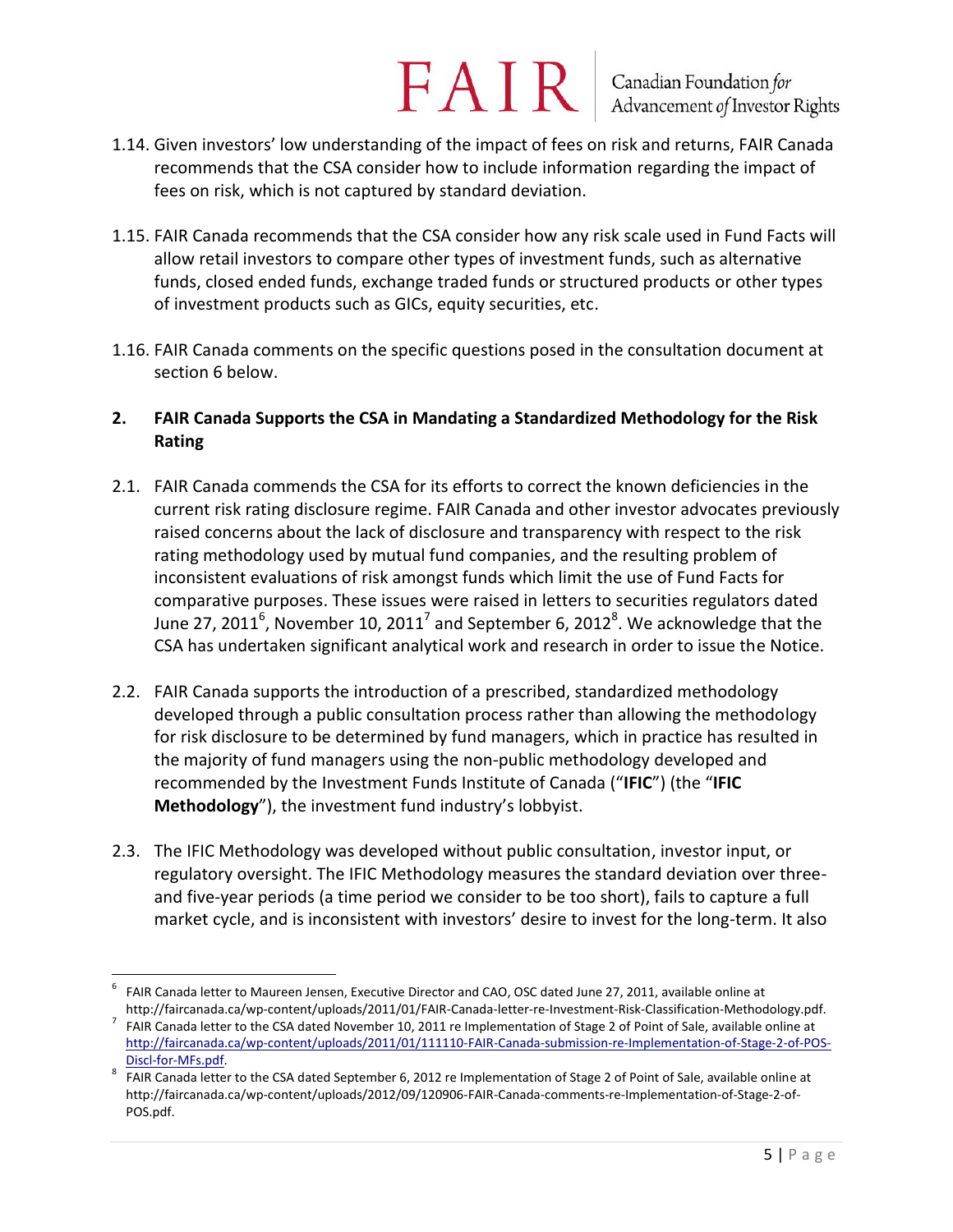# $FAN$   $R$   $R$   $\frac{$   $\Box R}{\Diamond d$   $\Diamond d$   $\Diamond d$   $\Diamond f$   $\Diamond f$   $\Diamond f$   $\Diamond f$   $\Diamond f$   $\Diamond f$   $\Diamond f$   $\Diamond f$   $\Diamond f$   $\Diamond f$   $\Diamond f$   $\Diamond f$   $\Diamond f$   $\Diamond f$   $\Diamond f$   $\Diamond f$   $\Diamond f$   $\Diamond f$   $\Diamond f$   $\Diamond f$   $\Diamond f$   $\Diamond f$   $\Diamond f$   $\Diamond f$   $\Diamond f$   $\Diamond f$   $\Diamond f$   $\Diamond f$   $\Diamond f$   $\Diamond f$

allows for a considerable amount of subjectivity, thereby preventing meaningful comparisons of different mutual funds' risk levels.

2.4. The Proposed Methodology features a 10-year annualized standard deviation using monthly total returns and does not allow for qualitative factors or investment fund managers' discretion to impact the risk ranking process. This is advantageous as discretion can lead to misleading ratings and defeat the goal of comparability. The Proposed Methodology will have six risk categories with their corresponding standard deviation bands. This may result in changes to the risk band classification for some funds, from the Medium rating to a Medium-High rating. The process for switching to the new methodology will need to be implemented in a coordinated fashion at one specified date so that comparability is maintained and confusion reduced. The need for some reclassification of funds into a different (and more accurate) risk bands is not a valid reason not to adopt a standardized methodology.

#### Volatility Risk Should Not Equate with An Investor's KYC Risk Tolerance

2.5. The volatility risk classification of a given mutual fund (for example "medium risk volatility") does not necessarily mean that it is suitable for a given investor who has a "medium" risk tolerance. Investment fund risk should not equate with a consumer's KYC risk tolerance. This over-simplifies the KYC process and is an issue that needs to be addressed. This does not accord with modern portfolio theory where the overall mix of products in a client's portfolio should reflect the KYC of a particular investor.

#### Mandate Methodology – Guidance Insufficient

2.6. FAIR Canada recommends that the Proposed Methodology be mandated, rather than adopted as guidance. Otherwise, it may not facilitate comparability between funds. It has been demonstrated that the IFIC methodology can be unreliable and inconsistent between funds that are otherwise very similar<sup>9</sup>. The Notice indicates that if a methodology is used that is shorter than 10 years, "… risk indicators (including standard deviation) tended to fluctuate too much. Over shorter time periods, risk indicators also have a tendency to be misleading – showing relatively low levels of Volatility Risk just before a market downturn and relatively high levels of volatility just after a market downturn."<sup>10</sup>

<sup>9</sup> See comments of Dan Hallett, CFA, CFP to the CSA dated February 21, 2014, *supra* note 5 at page 2.

 $10$  CSA Notice 81-324 at page 11856.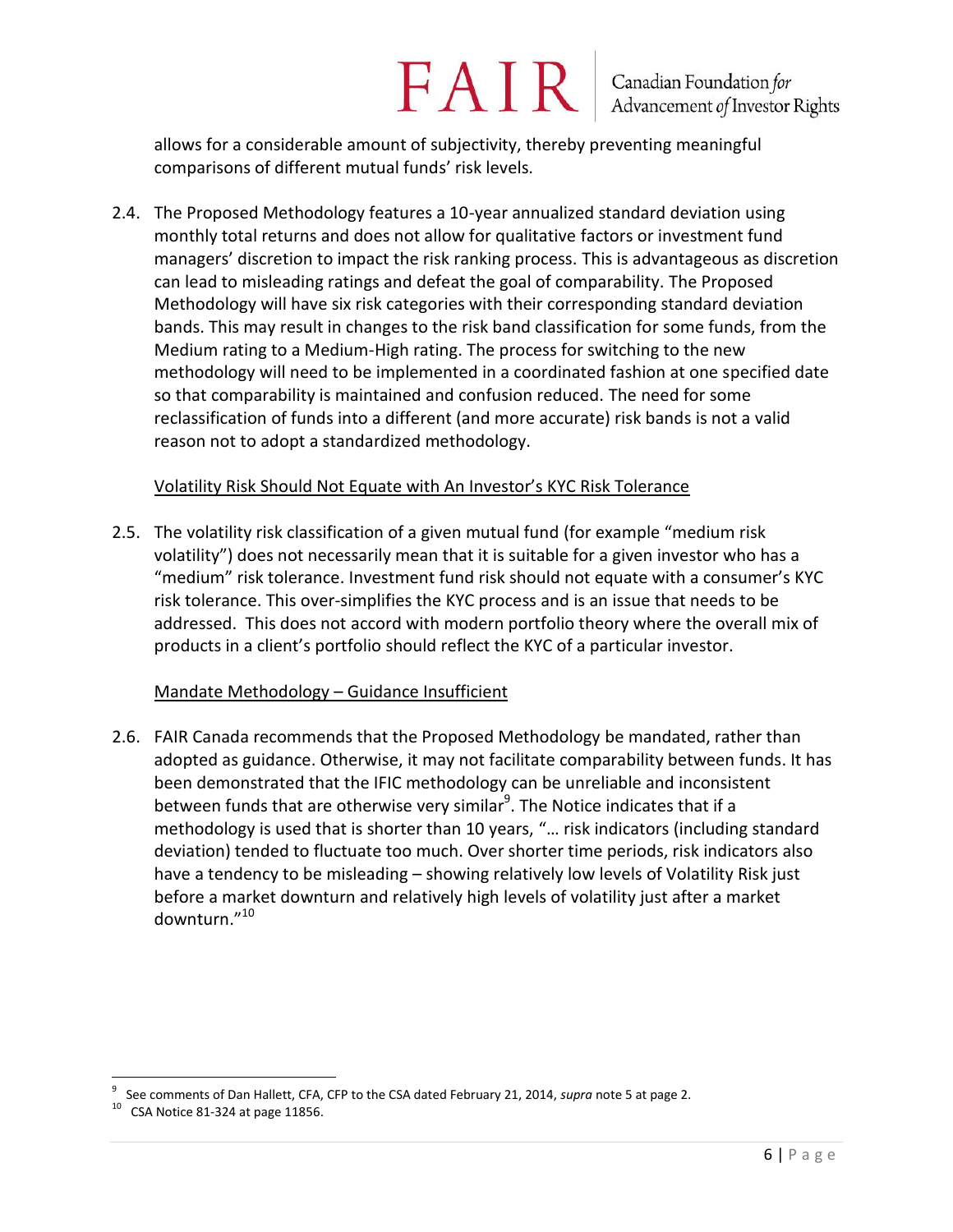#### **3. FAIR Canada Recommends that the CSA Follow the Principles and Best Practices of IOSCO's Point of Sale Disclosure**

- 3.1. While the Proposed Methodology is a significant improvement over the status quo (and the IFIC Methodology as used by many fund managers today), volatility risk does not reflect the investment fund's risk in its entirety. Standard deviation measures volatility and is not necessarily a substitute for an overall risk assessment, nor is it a proxy for retail investors' use of the term 'risk' which we discuss further in section 4 below.
- 3.2. Given that volatility risk does not necessarily reflect the investment fund's overall level of risk, FAIR Canada recommends that the description of risk of the fund in Fund Facts not be limited to volatility risk. FAIR Canada supports the suggestion made by Ken Kivenko that instead of presenting volatility as the overall risk rating for the fund, that it be presented as the measure of the variability of returns.
- 3.3. FAIR Canada recommends that the Fund Facts document for any type of security follow the principles and best practices of the International Organization of Securities Commissions (IOSCO), including IOSCO's Principle 1:

Key information should include disclosures that inform the investor of the fundamental benefits, risks, terms and costs of the product and the remuneration and conflicts associated with the intermediary through which the product is sold.

… Key information in product disclosure could include:

… Its risk and reward profile. Risk disclosures should include the material risks for the product. This may include performance risk/volatility, credit risk, liquidity risks and operational risks. In some jurisdictions, a scale may be considered appropriate to identify the overall risk measurement or classification of the product, rather than a list of specific product risks, and this may be accompanied by appropriate narrative explaining how to interpret the scale. This may assist with risk comparisons, although regulators and investors need to be aware of the inherent limitations in such measures.[footnote] Regulators might wish to include supporting information indicating minimum length of holding relative to short term volatility, what types of "targeted investors" the product is being marketed to and what commitment those investors need to make; $\ldots$ <sup>11</sup>

#### Footnote 31 provides:

…in Europe, the "Risk and reward profile" section of the key investor information document shall contain a synthetic indicator, supplemented by: (a) a narrative explanation of the indicator and its main limitations; (b) a narrative explanation of risks which are materially relevant to the UCITS and which are not adequately captured by the synthetic indicator.<sup>12</sup>

<sup>11</sup> *Supra* note 1.

<sup>12</sup> *Ibid*.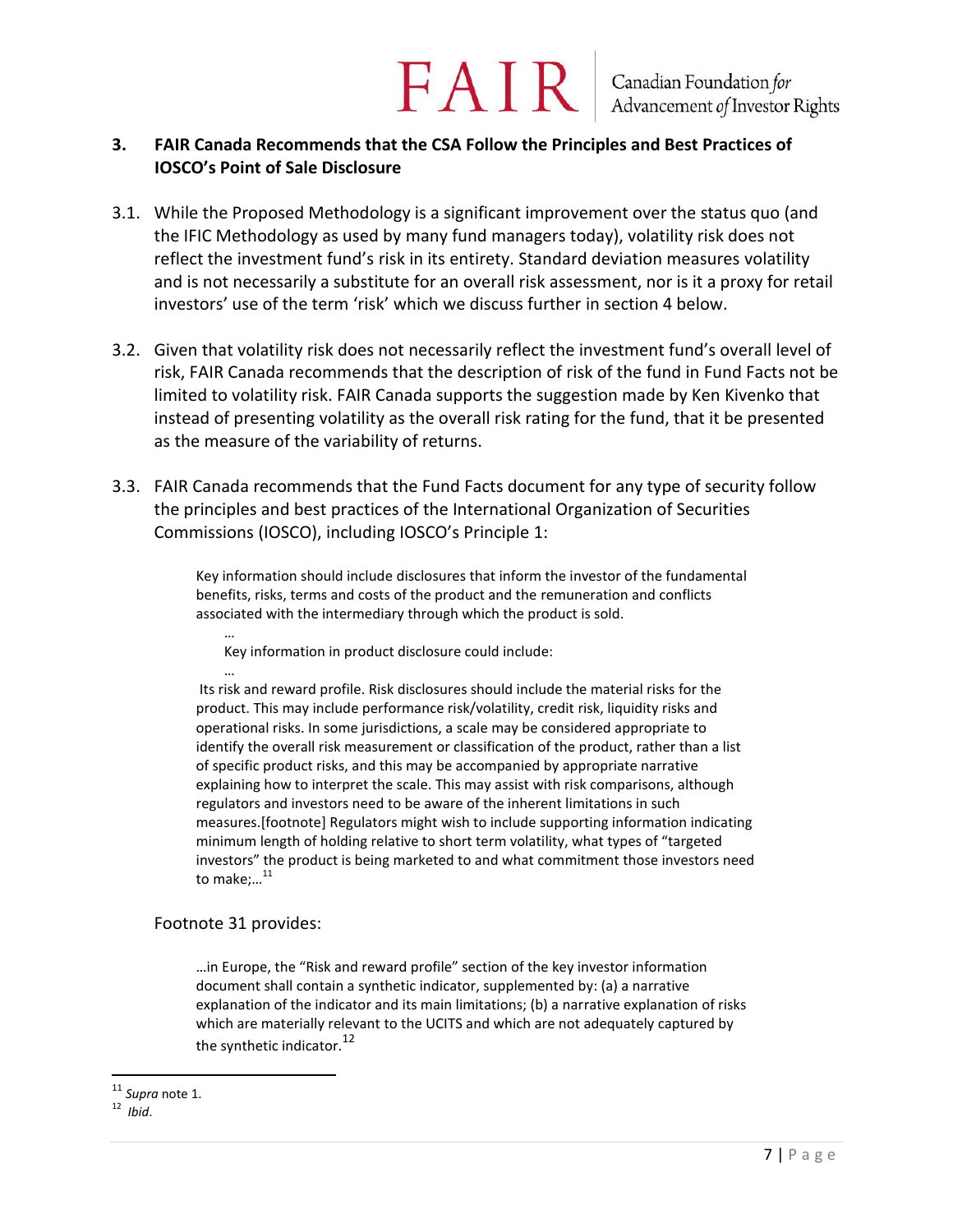3.4. If a synthetic indicator such as volatility risk, is used, it should be supplemented by (a) a narrative explanation of the indicator and its main limitations, and (b) a narrative explanation of risks which are materially relevant to the mutual fund and which are not adequately captured by the synthetic indicator. At present Fund Facts provides a narrative explanation of the indicator but does not mention its main limitations nor does it provide any narrative explanation of risks which are relevant to the mutual fund and which are not adequately captured by the synthetic indicator.

#### Material Risks Not Captured by Volatility Should be Presented to Investors

- 3.5. FAIR Canada recommends that the CSA prescribe the inclusion of other material risks that are not captured by volatility in order to alert investors to the other risks associated with the investment fund in order to ensure that investors are aware of such risks. To advise retail investors to reference the risk section of the simplified prospectus, especially when this is no longer delivered to them, is not an adequate solution. As the CSA has stated, "[w]e know that many investors do not use the information in the simplified prospectus because they have trouble finding and understanding the information they need." $^{13}$
- 3.6. CSA focus group investor testing found that investors generally did not understand the three to four main risks of the mutual fund that were listed and did not always understand the explanation of the risk scale and the relationship between risks and losses.<sup>14</sup> The testing found that half of all retail investors were not very or not at all clear about what other specific risks were and 83% of the investors wanted a brief explanation of other specific risks. In response, the CSA removed the list of specific risks from Fund Facts and made other changes to the risk section. FAIR Canada does not believe that removing the list of the three to four other material risks is the appropriate solution to the problem and believes that the IOSCO Principle 1 should be followed.
- 3.7. There is no one single descriptor of risk that exists and to only provide one such descriptor in the risk section of Fund Facts ignores this reality and will lead to the real possibility that investors will not understand the limitations of the risk measure or the ability to assess its relevance and significance given their particular circumstances and investment objectives, which may result in poor outcomes for investors.
- 3.8. FAIR Canada suggests that one way risks could be presented to investors could be in the form of a matrix, as illustrated below.

<sup>13</sup> *Supra* note 2 at page 6003.

<sup>14</sup> *Ibid*. at page 6002.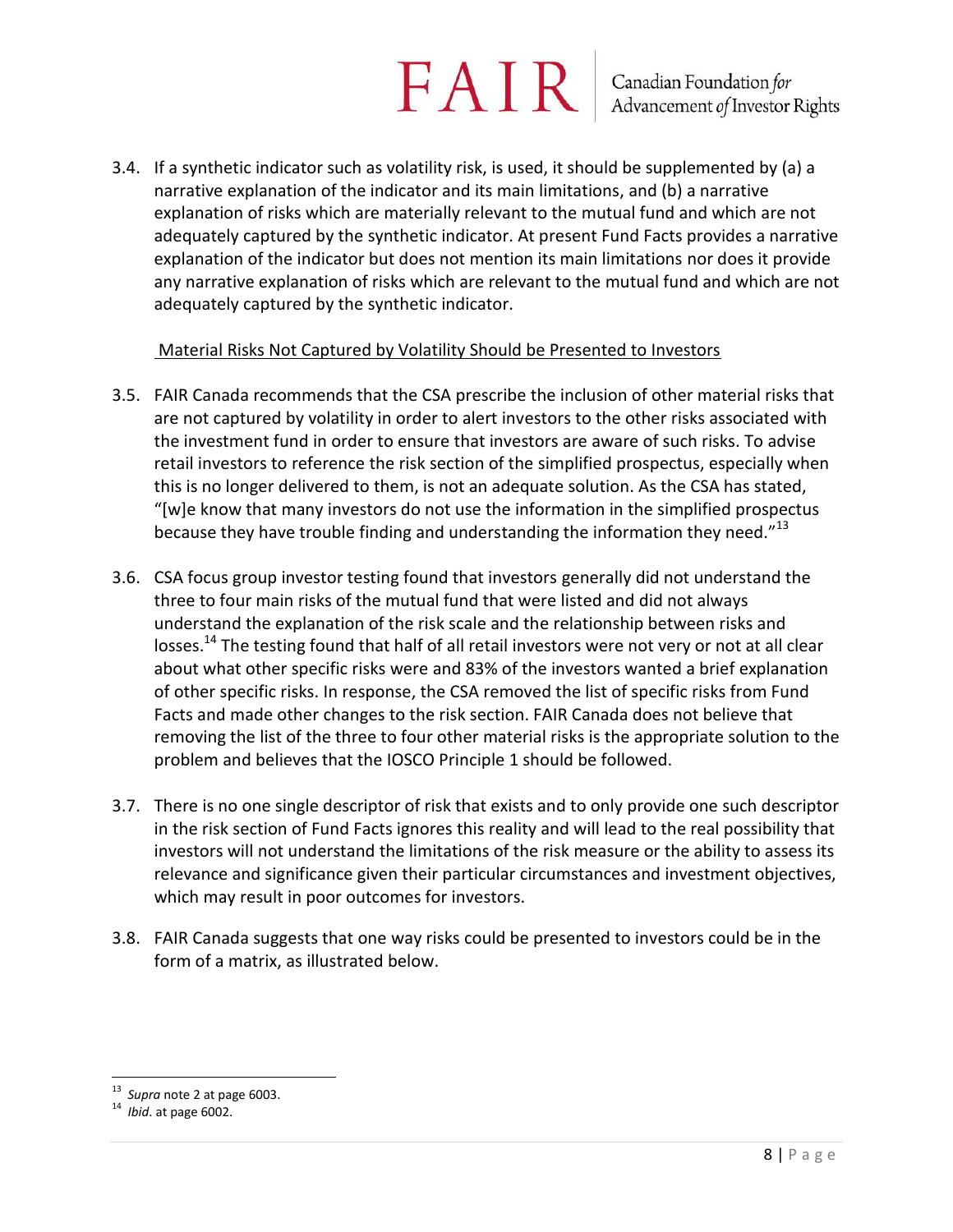|                    | Low | Low to<br>Medium | Medium | Medium to<br>High | High      | Very High |
|--------------------|-----|------------------|--------|-------------------|-----------|-----------|
| Volatility<br>Risk |     |                  |        | $\bullet$         |           |           |
| Liquidity<br>Risk  |     |                  |        |                   | $\bullet$ |           |
| Currency<br>Risk   |     |                  |        |                   |           |           |
| Political<br>Risk  |     |                  |        |                   |           |           |

#### **4. Retail Investors' Understanding of Risk - Make the Risk Section Meaningful**

- 4.1. Retail investors understand risk as the chance of losing money and want to know how much money they stand to lose.<sup>15</sup> This could include how often they could experience losses, how much of their investment they might lose, and how long it will take to make up the loss (time to recover).
- 4.2. Most Canadian investors self-identify as conservative when it comes to investment risk and "Canadians more often indicate a preference for investment options that involve a lower return and less downside risk than ones that carry a higher possible return, and higher downside risk."<sup>16</sup> Retail investors are worried primarily about the risk of loss of their capital, and secondarily about the risk that their investments may not perform as expected.
- 4.3. Standard deviation measures volatility, and is not necessarily a substitute for an overall risk assessment, nor is it a proxy for retail investors' use of the term 'risk'. According to a retail investor report prepared for the Investor Advisory Panel of the Ontario Securities Commission, "[t]he perception of risk appears more closely tied to the questions [retail investors] were asked for their KYC form, rather than to any underlying notion of investment volatility."<sup>17</sup> The strongest criterion for an investor deciding not to buy a particular investment "is simply the Chances of losing money."<sup>18</sup>

<sup>&</sup>lt;sup>15</sup> The criteria that drives mutual fund decisions is How much the fund earned in the past, followed by Performance compared to similar investments and then Chances of losing money and the strongest criterion for deciding not to buy is Chances of losing money. See Investor Education Fund, Investor behavior and beliefs: Advisor relationships and investor decision-making study, written by The Brondesbury Group, Toronto, ON, 2012 at page 23.

<sup>16</sup> Ipsos Reid, "CSA Investor Index 2009", prepared for the Canadian Securities Administrators Investor Education Committee (October 5, 2009), online: [<http://www.securities-](http://www.securities-administrators.ca/uploadedFiles/General/pdfs/CSA%20Investor%20Index%202009%20Final_EN.pdf?n=6519)

[administrators.ca/uploadedFiles/General/pdfs/CSA%20Investor%20Index%202009%20Final\\_EN.pdf?n=6519>](http://www.securities-administrators.ca/uploadedFiles/General/pdfs/CSA%20Investor%20Index%202009%20Final_EN.pdf?n=6519) at page 38.<br>Lori Bottrell & Ed Weinstein, "Focus Groups with Retail Investors on Investor Rights and Protection" (April 7, 2 for the Investor Advisory Panel of the Ontario Securities Commission, at page 6, online:

[<sup>&</sup>lt;https://www.osc.gov.on.ca/documents/en/Securities-Category1-Comments/com\\_20110427\\_11-765\\_ananda.pdf>](https://www.osc.gov.on.ca/documents/en/Securities-Category1-Comments/com_20110427_11-765_ananda.pdf).

<sup>&</sup>lt;sup>18</sup> The Brondesbury Group, "Investor behaviour and beliefs: Advisor relationships and investor decision-making study" (2012), prepared for the Investor Education Fund, at page 23.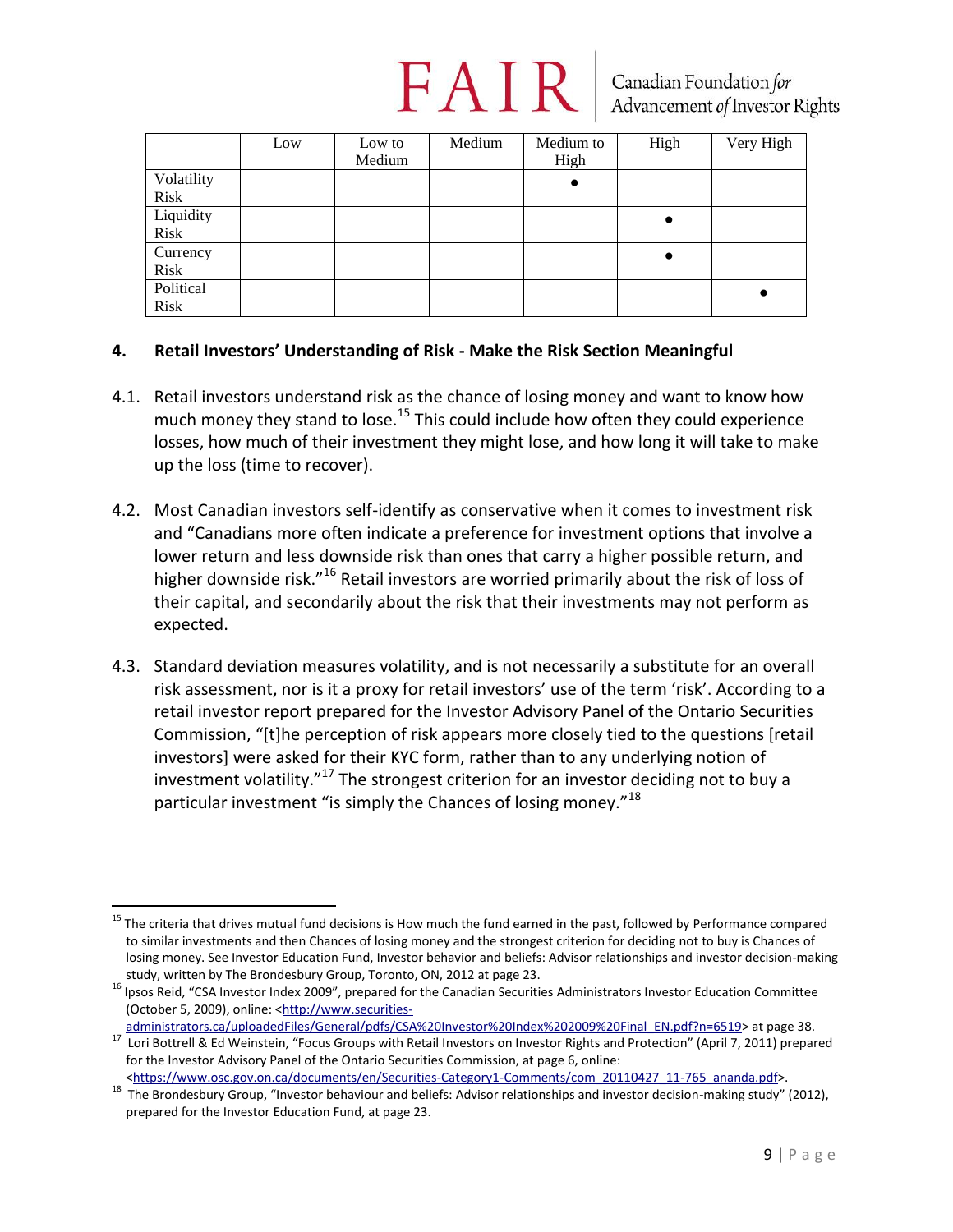

#### Losses Count More than Gains

- 4.4. Standard deviation does not differentiate between movements above or below an average. Risk-adverse investors (that is, most Canadian retail investors, and particularly seniors and retirees) feel the effects of negative movements more acutely than positive movements, but measures of standard deviation do not account for this. The time needed to recover from a loss, especially a large loss, is not captured by standard deviation and needs to be conveyed to investors. Otherwise, there is a serious risk that they may construe a one year gain of 30 percent as making up for a previous year's loss of 30 percent.
- 4.5. FAIR Canada recommends that in addition to providing a standardized, mandated risk classification methodology (including an explanation of the indicator, its limitations, and the other material risks) risk of loss needs to be provided in a way that is meaningful to investors.
- 4.6. The performance section of Fund Facts indicates to investors what the worst calendar year return was as a percentage, how often a loss occurred in the last 10 years, and what the worst 3-month return was as a percentage and in dollar terms. This is important information for retail investors. However, the investor testing found that retail investors see the bar graph as explaining performance only and not risk. The document states: "Investors need to be better directed to benefit fully from the information on Page 2 as a presentation of performance and risk."<sup>19</sup> This may be achieved by, at a minimum, changing the heading of the section to indicate that the section is also about risk of loss or, better yet, including in the risk section summary information on the worst loss in the last 10 years (in dollars), the worst 3 month return (in dollars), and the number of years that experienced an annual loss so that the information is brought to the attention of retail investors. We believe that this will enhance investors' understanding of risk and provide a more accurate picture of the overall risk.

#### **5. Volatility Risk Does not Capture the Impact of Fees which Increases Risk of Loss**

- 5.1. FAIR Canada supports the submission of both Dan Hallett and Kenmar Associates that risk should be calculated and reported separately for different series of a fund's units (for example, D and F class series) given that the greater the fees, the greater the risk (of loss) while standard deviation does not change.<sup>20</sup>
- 5.2. Given investors' low understanding of the impact of fees on risk and returns, FAIR Canada recommends that the CSA consider how to include information regarding the impact of fees on risk, which is not captured by standard deviation.

<sup>&</sup>lt;sup>19</sup> CSA Point of Sale Disclosure Project: Fund Facts Document Testing Prepared by: Allen Research Corporation September 2012 at page 39.

<sup>20</sup> *Supra* note 5.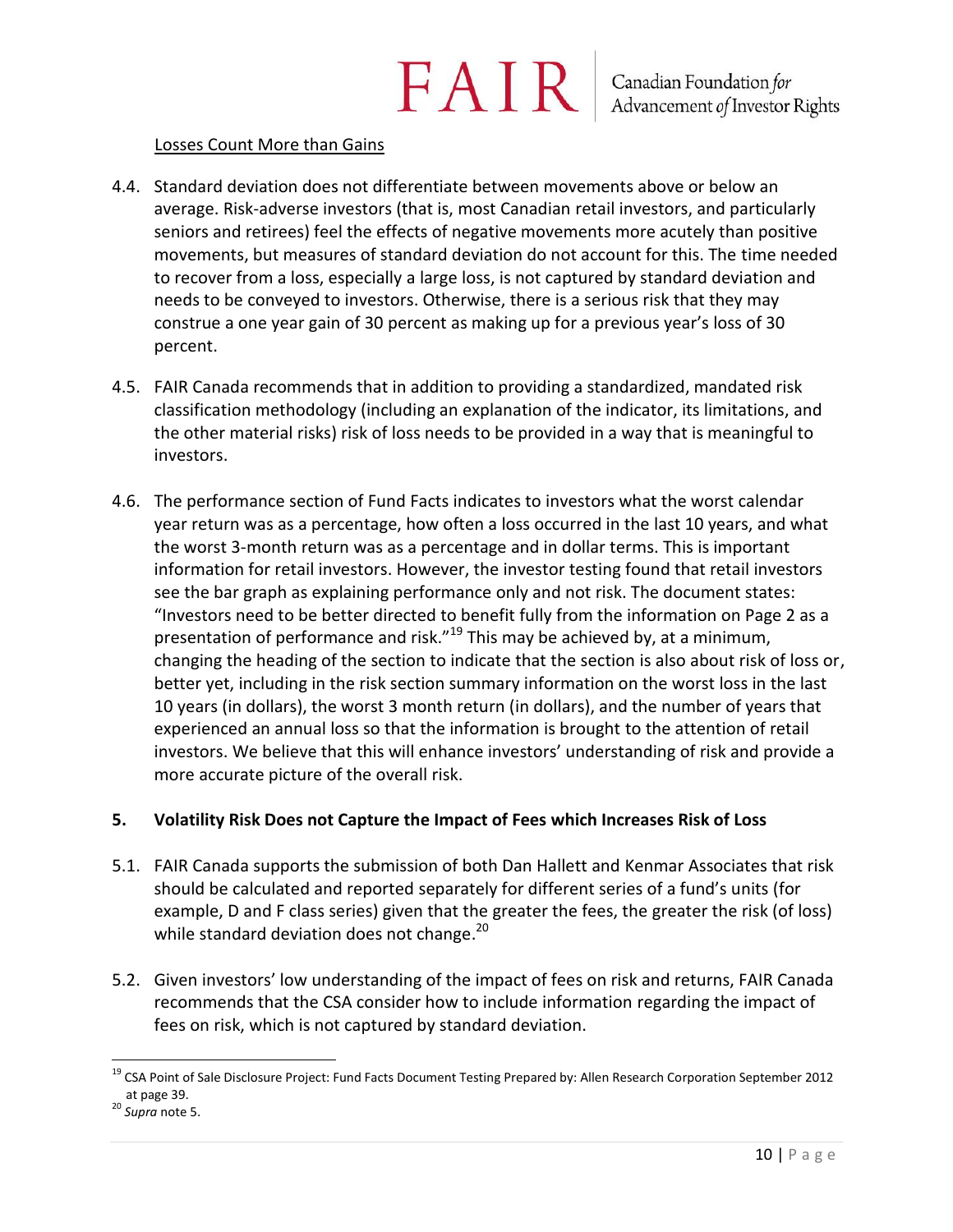5.3. Investors must be sufficiently warned in the disclosure of the fund's performance that past performance is not a useful predictor of future returns. Morningstar has found that the best predictor of a fund's performance is its expense ratio rather than its past returns.<sup>21</sup> Right now Fund Facts informs investors that past performance "... does not tell you how the fund will perform in the future". FAIR Canada recommends that the CSA test whether this sufficiently alerts investors to the fact that past performance is not a useful predictor. It is well known that investors (and possibly advisors) place undue reliance on performance rankings as studies show that monies flow into funds that receive high rankings.

#### **6. FAIR Canada's Response to the CSA's Questions for Comment on the Notice and Request for Comment**

*Question 1: As a threshold question, should the CSA proceed with (i) mandating the Proposed Methodology or (ii) adopting the Proposed Methodology only as guidance for fund managers to identify the mutual fund's risk level on the prescribed scale in the Fund Facts? Are there other means of achieving the same objective than by mandating the Proposed Methodology, or by adopting it only as guidance? We request feedback from investment fund managers and dealers on what a reasonable transition period would be for this.*

6.1. FAIR Canada recommends mandating a standardized methodology and cautions against only implementing it as guidance. See sections 2.2 and 2.6 above. FAIR Canada suggests that research be undertaken by the CSA as to whether the Proposed Methodology will be very meaningful or appropriate for wrap mutual funds, target date funds, return of capital funds or those that use leverage or alternative strategies.

*Question 2: We seek feedback on whether the Proposed Methodology could be used in similar documents to Fund Facts for other types of publicly-offered investment funds, particularly ETFs. For ETFs, what, if any, adjustments would we need to make to the Proposed Methodology? For instance should standard deviation be calculated with returns based on market price or net asset value per unit?*

- 6.2. FAIR Canada recommends that the CSA consider how any risk scale used in Fund Facts will be made comparable for retail investors to other types of investment funds, such as alternative funds, closed ended funds, exchange traded funds or structured products.
- 6.3. How will alternative funds, closed end funds, leveraged ETFs or structured products' risk scale be determined? If many funds come out as high risk from a volatility perspective,

<sup>&</sup>lt;sup>21</sup> Russel Kinnel, "How Expense Ratios and Star Ratings Predict Success" (August 9, 2010), available online at: <http://news.morningstar.com/articlenet/article.aspx?id=347327>.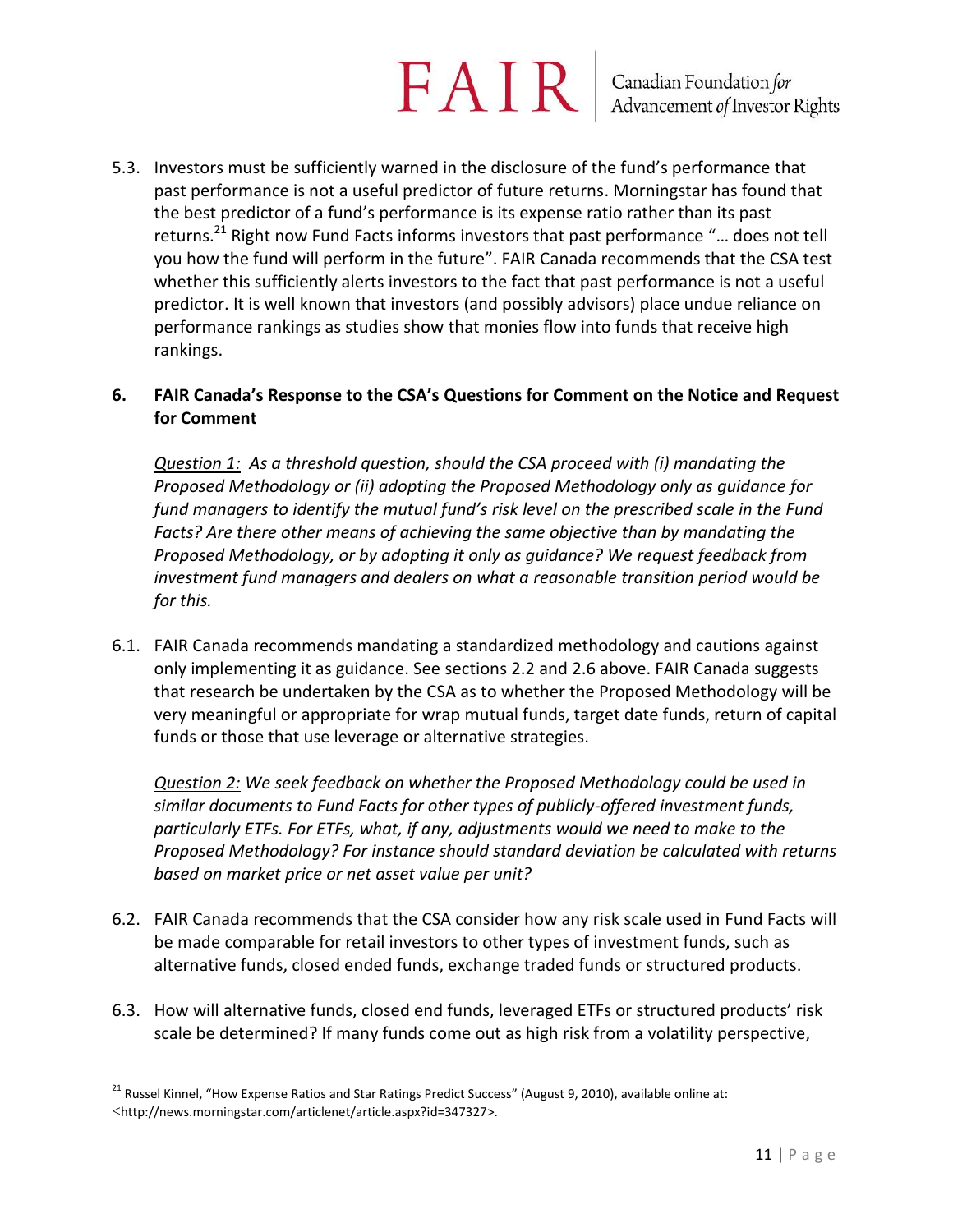will comparisons by retail investors be meaningful or misleading? Will volatility be a relevant measure of risk for some types of investment funds? There may be high-risk mutual funds that are significantly less risky than a high-risk closed end fund or alternative fund but this may not be apparent. This may be true because the high-risk mutual fund has a significantly lower volatility risk as measured by a 10-year standard deviation and/or (more likely) because of other significant risks that the alternative fund has that the mutual fund does not (liquidity risk, counterparty risk, etc.) The limitations of volatility risk will likely become evident when trying to expand summary disclosure to other types of funds. This is another reason why FAIR Canada recommends that volatility risk should not be the only type of risk presented to investors in the risk section of Fund Facts.

*Question 3: We seek feedback on whether you agree or disagree with our perspective of the benefits of having a standard methodology, as well as whether you agree or disagree with our perspective on the cost of implementing the Proposed Methodology.*

- 6.4. We agree that a mandated standardized methodology will result in comparability between funds and greater transparency as to how the risk classification is determined.
- 6.5. FAIR Canada believes that the minimal costs anticipated by the CSA will be greatly outweighed by the benefits of providing consistency and transparency of disclosure and improved comparability of investment funds' risks.

*Question 4: We do not currently propose to allow fund managers discretion to override the quantitative calculation for risk classification purposes. Do you agree with this approach? Should we allow discretion for fund managers to move their risk classification higher only?*

6.6. The benefit of comparability and transparency will be lost if fund managers are provided discretion to override the calculation. If the volatility risk is not capturing the appropriate risk for a given fund and a fund manager wants to use his discretion to move to a different band, this indicates that volatility risk is not adequately capturing the risk of the fund. This demonstrates the need to follow IOSCO's principles and best practices for point of sale disclosure as discussed above.

*Question 8: Keeping the criteria outlined in the introduction above in mind, should we consider a different time period than the proposed 10 year period as a basis for risk rating disclosure? Please explain your reasoning and supplement your recommendations with data/analysis wherever possible.*

6.7. We note that CSA research has found that a 10- year standardization is less misleading than shorter time periods. However, we recognize that many funds do not have 10 years of data and that it is not uncommon for one fund's units to be merged into a newer series of the same fund. The CSA should consider whether for those funds without 10 years of data: (i) the monthly total return of a reference index should be used or whether returns